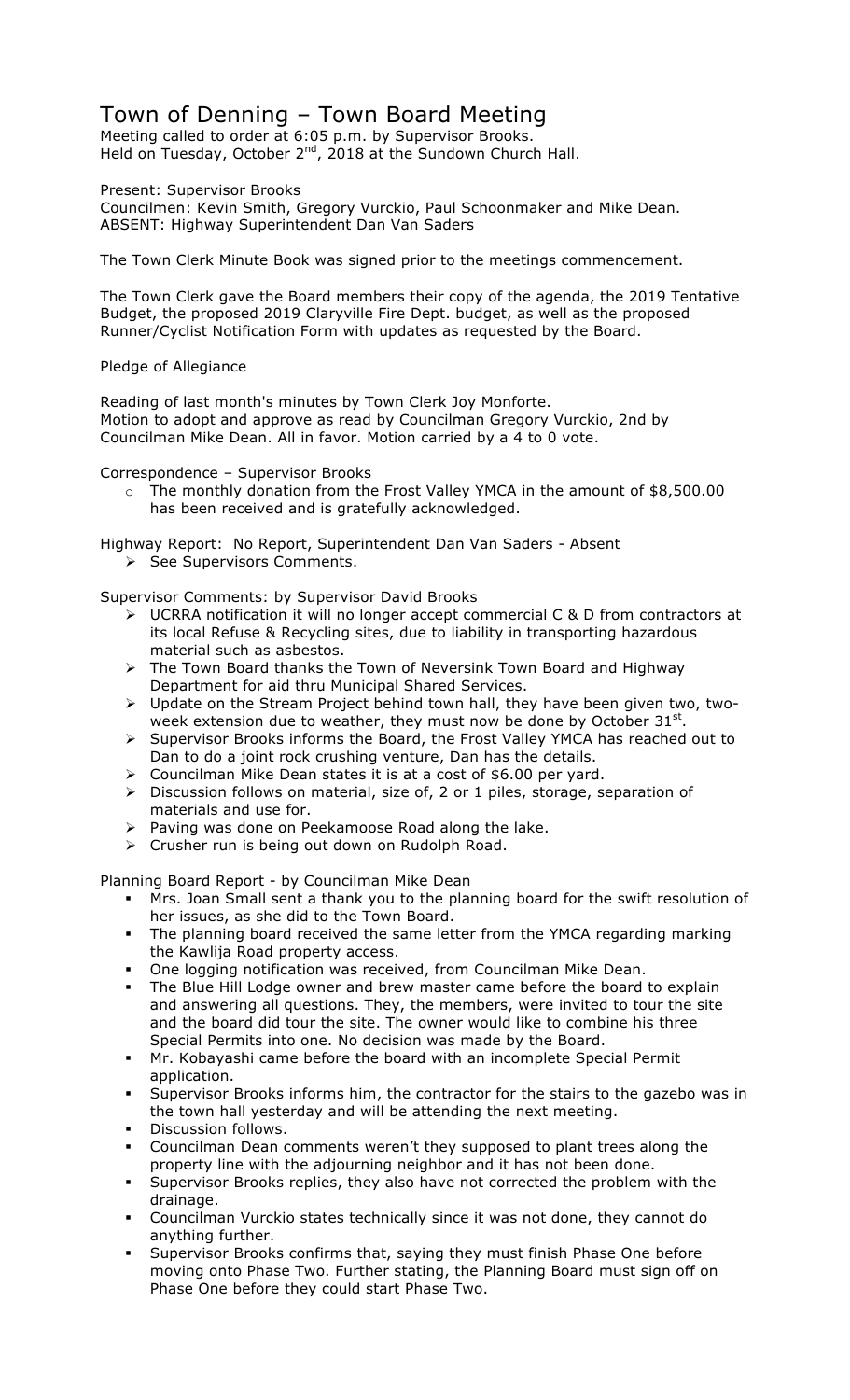Supervisor Comments:

- Supervisor Brooks remarks he is still waiting for the Chazen Group for the Sundown Stream Project and George Cronk for the raising of Town Hall.
- " Grant update: having a difficult time finding a satellite GPS carrier to get an estimate for the grant submittal. Supervisor Brooks comments he believes it could be a safety issue especially in winter. He needs these figures to complete the grant funding requirements.
- " Supervisor Brooks informs the Town Board in their packets is the Runner/Cyclist Notification Form for their approval, he remarks he believes all of the changes requested have been made and asks them to review for adoption next week.
- " He comments he and Town Clerk Monforte have spent some time on this and that other towns in the County are having issues and are looking to do something similar.
- " Supervisor Brooks informs the Board he has meet with a financial planner regarding investment of the Septic District funds.
- " Further commenting he spoke with the CWC and they informed him it will not be until late spring.
- The Claryville Fire District 2019 budget is in the packet and the budget has "quite a jump in it".
- The public hearing for the CFD budget is October  $16^{th}$ , 2018 at 6:30 pm.
- The Town's 2019 Tentative Budget is increasing by 1% for a total of \$9,000.00.
- " Supervisor Brooks requests the Town Board review the budget prior to the Workshop next week.

Supervisor Brooks calls for Councilmen Comments:

- $\triangleright$  Councilman Mike Dean informs the Board the ZBA voted down the proposed sub division on Barnes Road, no reason was given.
- $\triangleright$  Councilman Vurckio requests clarification on a matter with UCDPW.
- $\triangleright$  The response by Supervisor Brooks; the problem was the County contracts with other facilities.

Supervisor Brooks call for Public Comment:

- o Resident Mr. Hnatiw opens a discussion on Mr. Van Wagner's vehicles parked on White House Road.
- o Supervisor Brooks replies he knows he has called a junk yard to remove the vehicles.
- o Mr. Hnatiw states the vehicles are parked to deliberately cause difficulty in egress and ingress. There are four vehicles and two snowmobiles parked along the road, he has not removed anything.
- o Supervisor Brooks asks Mr. Hnatiw when he is home, as he will take a ride over and survey the problem site.

Supervisor Brooks call for any further comments or discussion. There is none.

Motion to adjourn 6:46 by Councilman Gregory Vurckio, 2<sup>nd</sup> by Councilman Paul Schoonmaker, All in favor. Motion carried.

Respectfully Submitted by Joy Monforte, RMC, Town Clerk, October 3rd, 2018

Next Meeting: Tuesday, October 9<sup>th</sup>, 2018 at 6 pm at the Denning Town Hall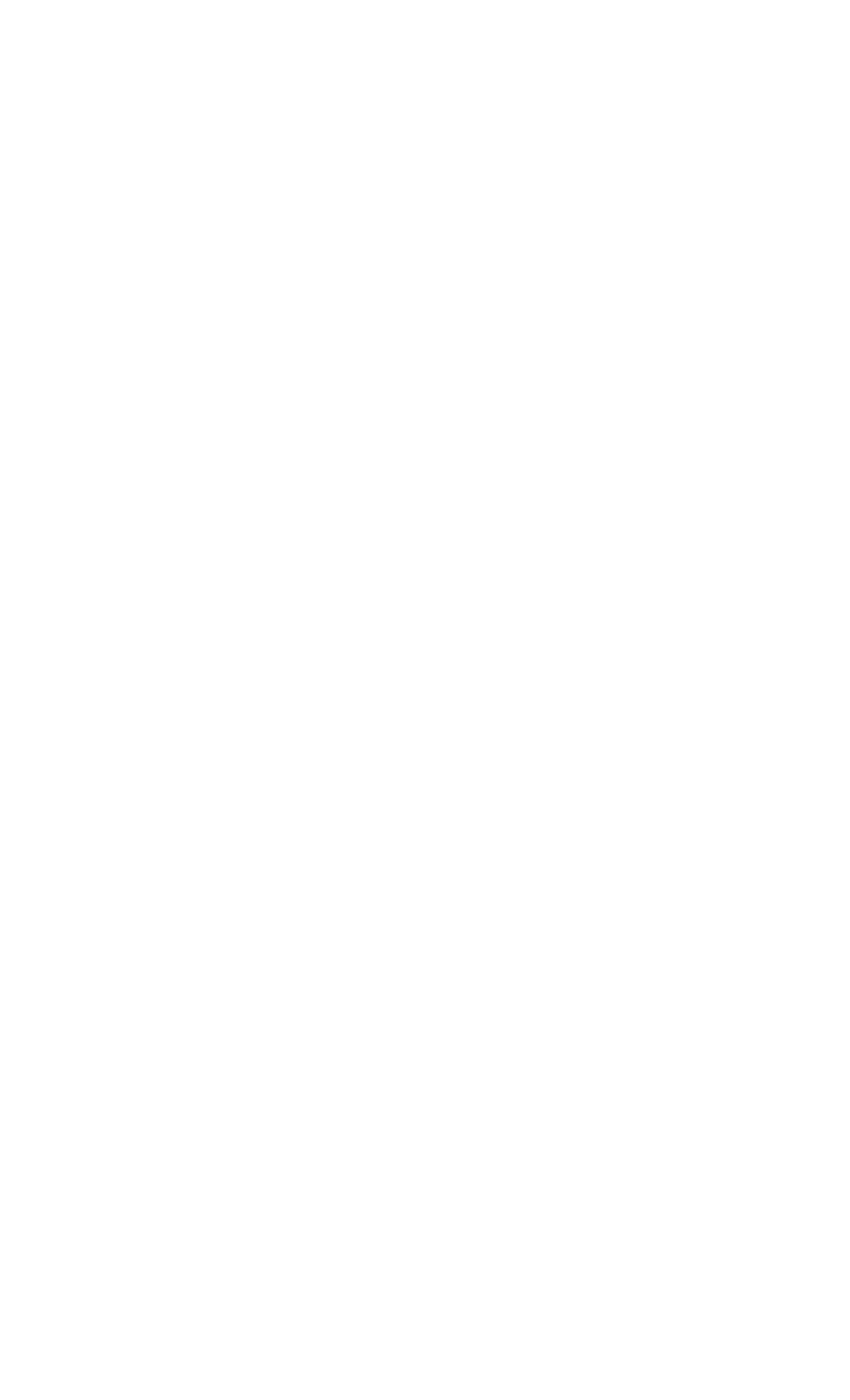## Town of Denning – Town Business Meeting

Meeting held on Tuesday, October  $9^{th}$ , 2018 at the Denning Town Hall. Called to order at 6:00 p.m. by Supervisor David Brooks.

Present: Supervisor David Brooks

Councilmen: Mike Dean, Paul Schoonmaker, Gregory Vurckio, and Kevin Smith. Also present: Highway Superintendent Dan Van Saders

The Town Clerk Minute Book was signed prior to the commencement of the Town Board Meeting.

The Town Clerk gave the Board members their copy of the agenda, Resolution No. 43 and 44 of 2018 and the Budget vs. Actual thru September, 2018.

Pledge of Allegiance

Highway Pre Pay Vouchers presented by Superintendent Van Saders. (see Warrant #10PP, voucher #29-32) Healthcare Reimbursement Acct. A9060.8 \$2,500.00 MVP Healthcare, Inc. DA9060.8 \$7,706.51 Trust & Agency Account DA9030.8 \$730.76, \$691.35. Whereupon a Motion to approve and pay Highway Pre Paid Vouchers was made by Councilman Gregory Vurckio, 2<sup>nd</sup> by Councilman Mike Dean. All in favor. Motion carried 4 to 0 vote.

Highway Vouchers presented by Superintendent Van Saders. (see Warrant #10, voucher #158-173) All Gas 7 Welding DA5130.4 \$56.10 Arkel Motors DA5130.4 \$47.62 Bottini Fuel Corp. DA5110.4 \$8,173.17 Callanan Industries nDA51120.4 \$50,010.11, \$226.86. Fleet Pride DA5130.4 \$481.58 Home Depot Credit Serv. DA5130.4 \$88.64 Liberty Iron Works DA5130.4 \$26.00, \$45.00, \$395.00 Liberty Trading Post DA5130.4 \$133.64 Liberty Trading Post DA5130.4 \$7.99 Mombaccus Excavating Inc. DA5110.4 \$1,182.63 Monticello Black Top DA5112.4 \$24,040.18 HO Penn Machinery Co. DA5130.4 \$767.34 Shakelton Auto & Truck Center DA5130.4 \$127.05 Superior Blue Tarp DA5130.4 \$5.98 E. Tetz & Son DA5110.4 \$5,022.34 Woods Automotive DA5130.4 \$52.00 Zanetti's DA5130.4 \$45.00 Whereupon a Motion to approve and pay Highway Fund vouchers by Councilman Mike Dean, 2<sup>nd</sup> by Councilman Paul Schoonmaker. All in favor. Motion carried 4 to 0 vote.

General Pre Pay Vouchers presented by Supervisor Brooks. (see Warrant #10PP, voucher (#62-69) Central Hudson A1620.4 \$156.12, A5132.4 \$311.30, A8160.4 \$40.78 MVP Health Care Inc. DA9060.8 \$5,702.17 TWC A1620.4 \$188.00, A5132.4 \$148.53 Trust & Agency Acct. DA9030.8 \$240.88, \$686.01, \$289.55. Whereupon a Motion to approve and pay General Fund Pre Pay vouchers by Councilman Paul Schoonmaker, 2<sup>nd</sup> by Councilman Gregory Vurckio, All in favor. Motion carried 4 to 0 vote.

General Vouchers, presented presented by Supervisor Brooks. (see Warrant #10, vouchers 141-156) Tammy Beck A1110.4 \$253.59 Bottini Fuel Corp. A1620.4 \$619.73 Central Hudson A5182.4 \$113.03 Gnome Home Inc. A1410.4 \$18.00, A1355.4 \$29.40, A8010.4 \$14.40 Carl Landon A1460.4 \$240.42 Language Line A1110.4 \$23.47 Joy Monforte A1410.4 4 53.40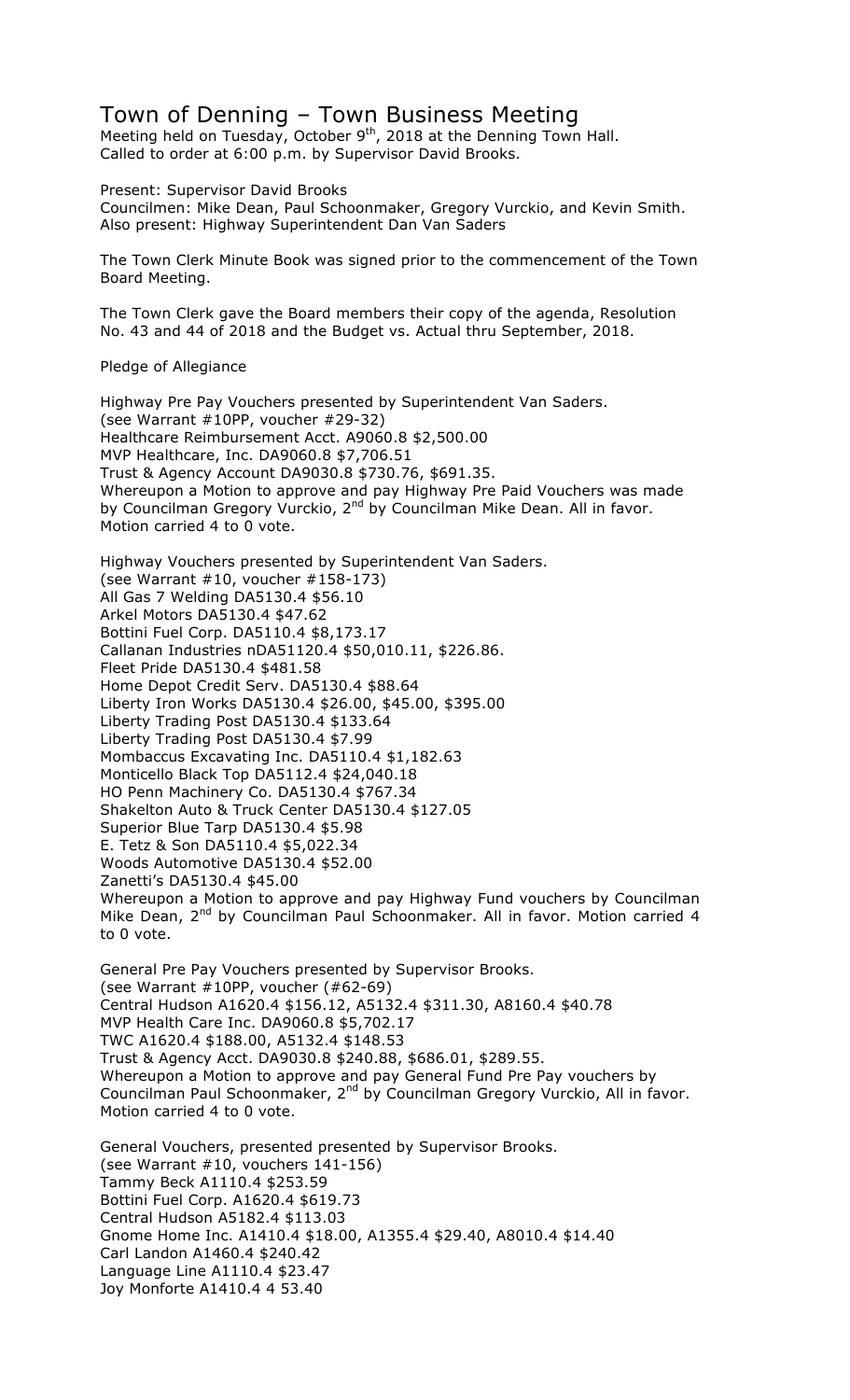Mark Moore A1620.4 \$200.00 MVP Healthcare A9060.8 \$55.00 Town of Neversink A7310.4 \$1,600.00 Office of the Comptroller A690 \$2,018.00 Postmaster A1110.4 \$62.00 Quill.Com A1110.4 \$69.86, A1620.4 \$16.24, A5132.4 \$94.98 River Valley Radio A1650.4 \$295.00 UCRRA A8160.4 \$2,005.10 Karl von Hassel A3620.4 \$209.30 Whereupon a Motion to approve and pay General Fund vouchers by Councilman Mike Dean, 2<sup>nd</sup> by Councilman Paul Schoonmaker, All in favor. Motion carried 4 to 0 vote.

The Town Board reviews the grant list submitted by the Supervisor on behalf of the Justice Court. Brief discussion follows.

Resolution No. 43 of 2018 **WHEREAS** the Town of Denning Justice Court is soliciting the Denning Town Board for support in the application of a grant from the New York State Justice Court Assistance Program, and

**WHEREAS** the Town of Denning has complied with the Governor's Tax Cap Law, thereby limiting spending.

**NOW THEREFORE,** be it **RESOLVED** that the Denning Town Board **HEREBY** supports the application of the Denning Justice Court to the New York State Justice Court Program for funding, in the amount of \$7,750.87 in the fiscal year of 2018/2019.

**Whereupon**, the Resolution was put to a vote, recorded as follows: Motion to adopt and approve by Councilman Mike Dean, 2<sup>nd</sup> by Councilman Paul Schoonmaker. Roll Call Vote: Councilman Mike Dean AYE Councilman Paul Schoonmaker AYE Councilman Kevin Smith AYE Councilman Gregory Vurckio AYE Supervisor David Brooks AYE Motion carried following a unanimous roll call vote.

Resolution No. 44 of 2018

**WHEREAS** New York State Real Property Law Section 523 grants the Town Board the right to appoint a Board of Assessment Review, and

**WHEREAS** the term for current appointment expired on September 30, 2018 and

**WHEREAS** the member has expressed a desire to volunteer for public service.

**NOW THEREFORE BE IT RESOLVED** that Casey Witthohn be re-appointed to the Town of Denning Board of Assessment Review for the 5-year term as required by New York State Law, to expire September 30, 2023.

**Whereupon**, the Resolution was put to a vote, recorded as follows: Motion to adopt and approve by Councilman Mike Dean, 2<sup>nd</sup> by Councilman Kevin Smith. Roll Call Vote: Councilman Mike Dean AYE Councilman Paul Schoonmaker AYE Councilman Kevin Smith AYE Councilman Gregory Vurckio AYE Supervisor David Brooks AYE Motion carried following a unanimous roll call vote.

Supervisor Comments:

- > Supervisor Brooks informs the Town Board of the planner's request to meet with the zoning committee for questions he has.
- The meeting is tentatively scheduled for October 23<sup>rd</sup>, 2018 at 6:30 pm.
- $\triangleright$  Sexual Harassment training to be held again for employees.
- $\triangleright$  Highway Superintendent Van Saders has been sent two emails with links for training.
- $\triangleright$  Discussion follows.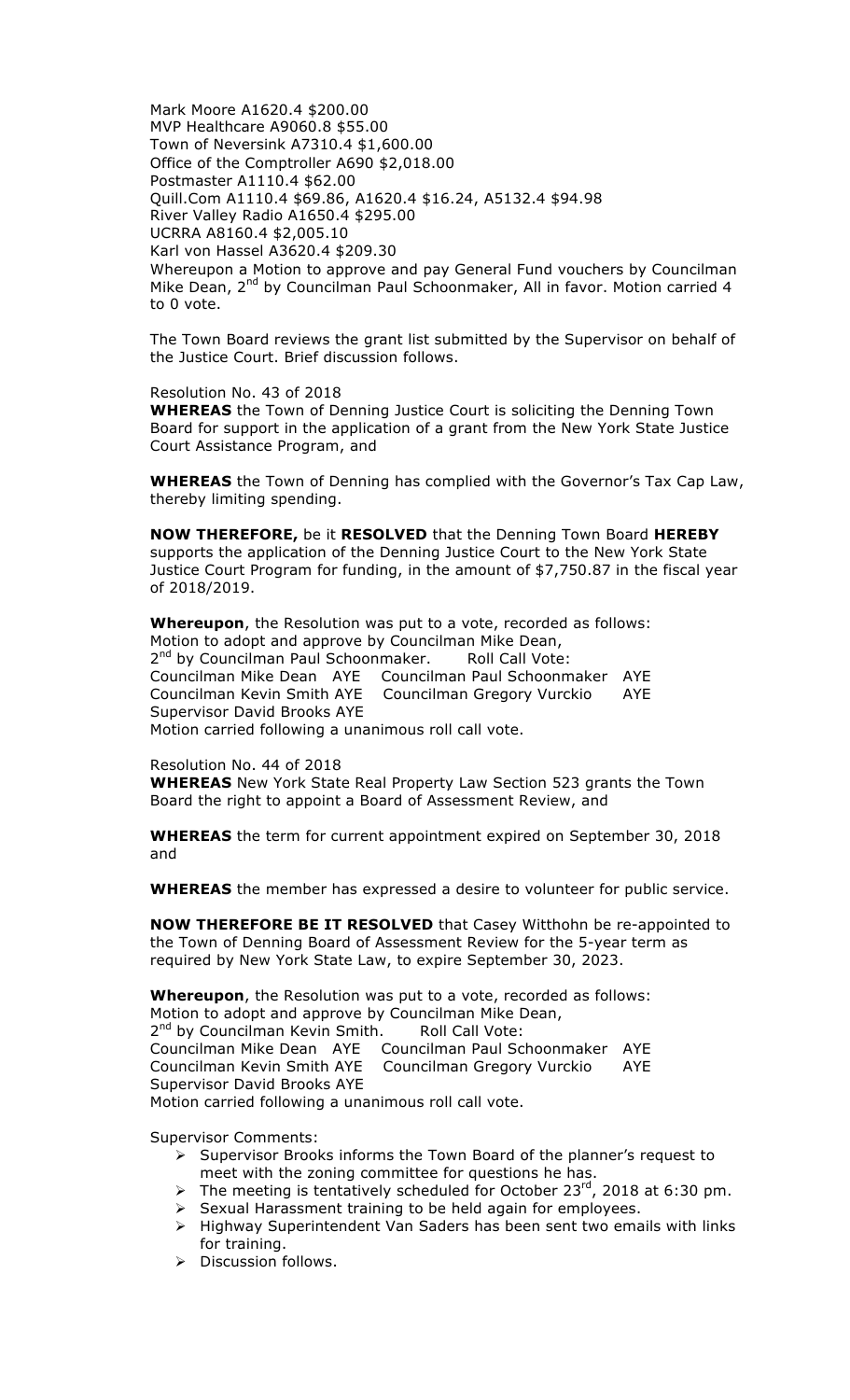Councilman Comments:

- ◆ Councilman Vurckio is unable to attend the next CWC meeting, this is the first meeting, he will miss.
- ❖ Councilman Mike Dean informs the Board of two parcels owned by the same person on Red Hill, who is ready to retire here and build his home here. He has complained to Councilman Dean for years and has sent letters to the Town Board with the complaint of water run off ditching done on his property years ago. He has sent letters to the Town as well.
- \* He his requesting the ditching be placed further down on the second lot, as the first is where he desires to build his house.
- # Councilman Dean and Highway Superintendent Van Saders will go to view the site and see what remedies are or if possible.
- # Councilman Vurckio opens a discussion on resident Ray Ott's complaint of water now running onto his property.
- # Discussion follows.
- \* Highway Superintendent Van Saders his neighbors have done work there recently some of which runs into the road. He says Mr. Ott says it is due to road work.
- # Highway Superintendent Van Saders states paving was done seven years ago.

Supervisor Brooks call for any further comments or discussion. There is none.

The 2019 Budget Workshop is opened by Supervisor Brooks with a line by line review of the budget including revenues.

- $\triangleright$  Supervisor Brooks calls for comments.
- $\triangleright$  Councilman Smith responds a good job as always.
- $\triangleright$  All Personal Services budget code.1 will receive a 2% increase.
- > Discussion on CWT dues increase, Councilman Vurckio replies it will increase to \$750.00 for 2020.
- $\triangleright$  Deputy Highway Superintendent also received a 2% increase.
- ! The garage .4 contractual expense code increased by \$300.00.
- > Money was added to the .1 of both zoning and planning code for a total of \$460.00 in the hope of hiring a secretary to take minutes and help with the paperwork.
- $\triangleright$  A new position was added to the salary/position listing with a per hourly wage of \$13.53.
- > Issue with the R&R Site Manager recoded salary, Supervisor Brooks will check as it should have increased as well.
- $\triangleright$  NYS Retirement has decreased on the general side by \$3,000.00.
- > Social Security has increased by \$600.00, as well as, Workers Comp.
- $\triangleright$  General side medical insurance up by almost \$5,000.00.
- $\triangleright$  The Highway budget.1 personal services increased by 2%.
- $\triangleright$  Snow removal .4 contractual by \$1,000.00.
- $\triangleright$  NYS Retirement decreased by \$8,000.00.
- $\triangleright$  Social Security increase by 300.00.
- $\triangleright$  Workers Comp. stayed the same.
- $\triangleright$  Medical insurance increased by \$13,600.00.
- $\triangleright$  Revenue review of both general and highway budgets.

Supervisor Brooks informs the Board of a letter received from the NYS Comptroller saying the Town is in environmental stress, not fiscal stress.

- " The letter states the Town population has increased in the over 70 and under 18 age bracket.
- **State aid from storms and grants become an issue.**
- " Further, it incorrectly states home values have decreased.
- " Our equalization rate decreased because homes are selling above the assessed value.
- Brief discussion follows.

Supervisor Brooks calls for comments, questions or anything to add pertaining to the 2019 Tentative Budget?

- Supervisor Brooks remarks the over all budget is increasing by \$9,405.00.
- Discussion opened by Highway Superintendent Van Saders on the treated salt he ordered and the use and cost of.
- In actuality we could have increased it more, Supervisor Brooks said, but remarks he didn't want to do that, but would like the Boards thoughts.